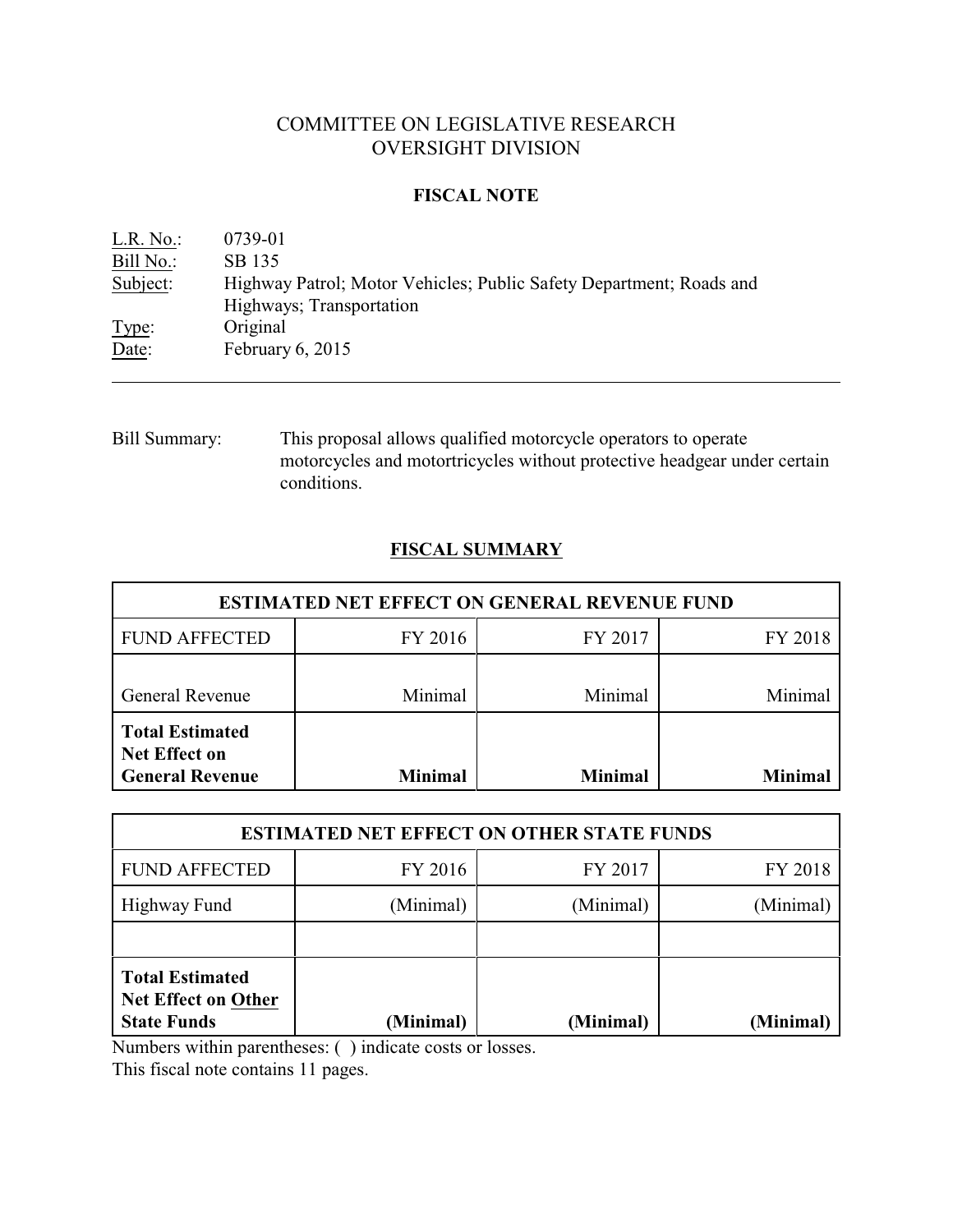| <b>ESTIMATED NET EFFECT ON FEDERAL FUNDS</b>                               |         |         |         |  |  |
|----------------------------------------------------------------------------|---------|---------|---------|--|--|
| <b>FUND AFFECTED</b>                                                       | FY 2016 | FY 2017 | FY 2018 |  |  |
|                                                                            |         |         |         |  |  |
|                                                                            |         |         |         |  |  |
| <b>Total Estimated</b><br><b>Net Effect on All</b><br><b>Federal Funds</b> | \$0     | \$0     |         |  |  |

| <b>ESTIMATED NET EFFECT ON FULL TIME EQUIVALENT (FTE)</b>    |         |         |         |  |
|--------------------------------------------------------------|---------|---------|---------|--|
| <b>FUND AFFECTED</b>                                         | FY 2016 | FY 2017 | FY 2018 |  |
|                                                              |         |         |         |  |
|                                                              |         |         |         |  |
| <b>Total Estimated</b><br><b>Net Effect on</b><br><b>FTE</b> |         |         |         |  |

 $\Box$  Estimated Net Effect (expenditures or reduced revenues) expected to exceed \$100,000 in any of the three fiscal years after implementation of the act.

| <b>ESTIMATED NET EFFECT ON LOCAL FUNDS</b> |         |         |         |  |
|--------------------------------------------|---------|---------|---------|--|
| FUND AFFECTED                              | FY 2016 | FY 2017 | FY 2018 |  |
| <b>Local Government</b>                    | \$0     | \$0     | \$0     |  |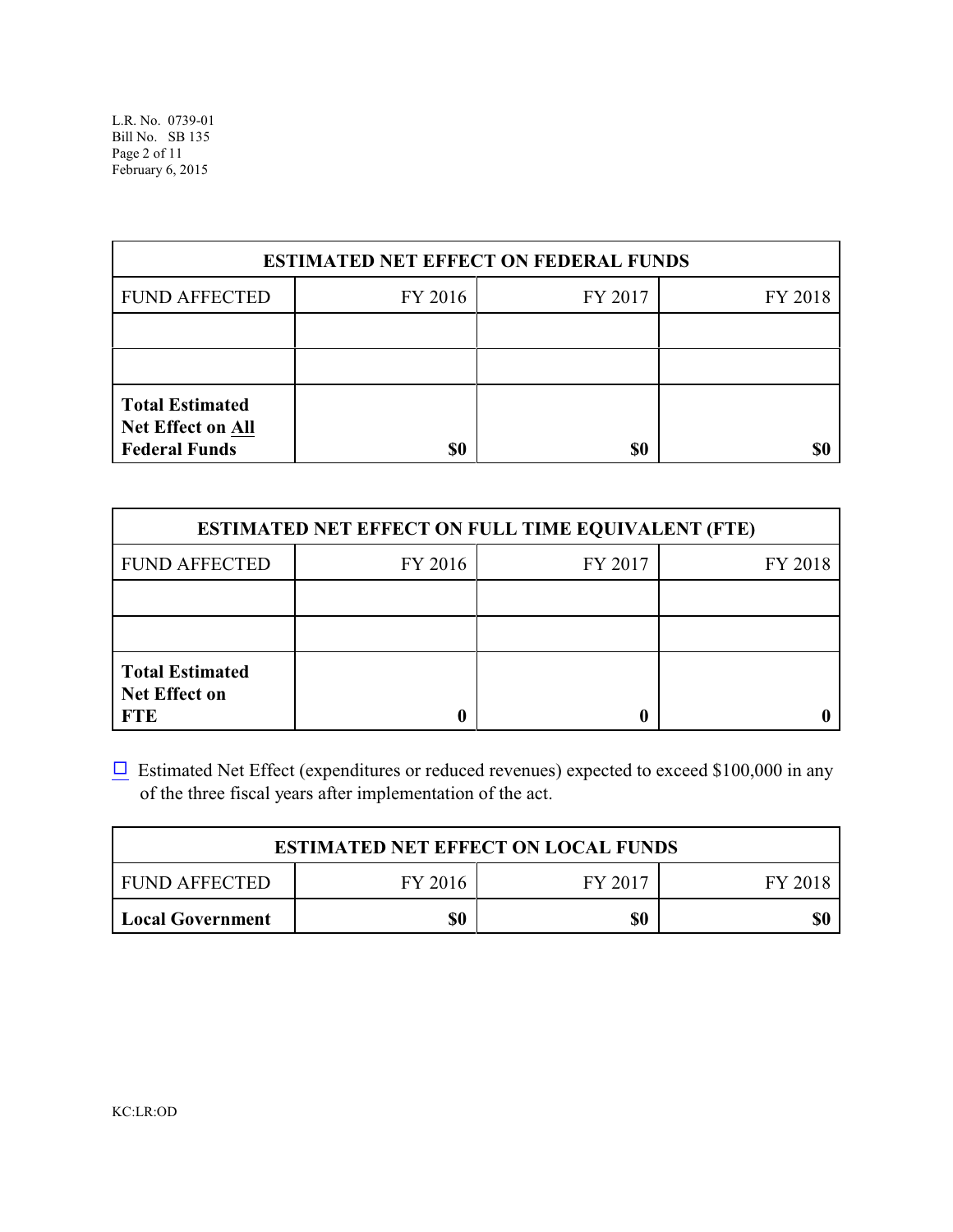L.R. No. 0739-01 Bill No. SB 135 Page 3 of 11 February 6, 2015

### **FISCAL ANALYSIS**

### ASSUMPTION

Officials from the **Department of Public Safety** - **Missouri Highway Patrol**, the **Department of Insurance, Financial Institutions and Professional Registration**, the **Office of the State Courts Administrator**, the **Department of Corrections** and the **Department of Transportation** each assume the proposal will have no fiscal impact on their respective organizations.

Officials from the **Department of Health and Senior Services (DHSS)** assume the proposed bill exempts motorcyclists age 21 and older from wearing protective headgear when operating a motorcycle or a motortricycle if they have met the following requirements: possessed their license for at least two years or have passed a motorcycle rider training course, obtained "HELMET FREE" license plates, and have proof of financial responsibility by means of insurance that includes personal injury protection of at least \$50,000.

DHSS officials state changing the helmet law to allow persons 21 years of age or older to operate or ride as a passenger on any motorcycle or motortricycle without a helmet will increase the number of adults incurring a traumatic brain injury, thus there will be an increase in participants requesting services through the Adult Brain Injury (ABI) Program.

Based on the most recently published motorcycle crash statistics by the Missouri State Highway Patrol, there were 2,065 motorcycle crashes that resulted in personal injuries in 2012. Of these 2,065 motorcycle crashes, based on population estimates it is estimated that 80 percent of those crashes would involve persons age 21 and older. According to a National Occupant Protection Use Survey, it is also estimated that half of those would not be wearing a helmet if this proposed legislation is passed resulting in 826 individuals involved in a motorcycle crash while not wearing a helmet (2,065 x .80 x .50=826). Based on assessment of other states, if 50 percent of those individuals experience a traumatic brain injury (TBI), and 50 percent of those with a TBI are eligible for the ABI program, there would be an additional 207 new enrollments to the ABI Program per year (826 x .50 x .50).

The current average cost per participant to provide rehabilitation services through the ABI Program is \$5,200 per year. The total needed for rehabilitation services would be \$1,076,400 (\$5,200 x 207 participants). The increase in participants would also require the ABI Program to add five additional service coordinators, based on the fact that currently there is an average of 40 participants per service coordinator caseload. Service coordinators provide case management for participants enrolled in the ABI program and are contracted through local public health agencies (LPHA) at a cost of \$61,800 per service coordinator.

KC:LR:OD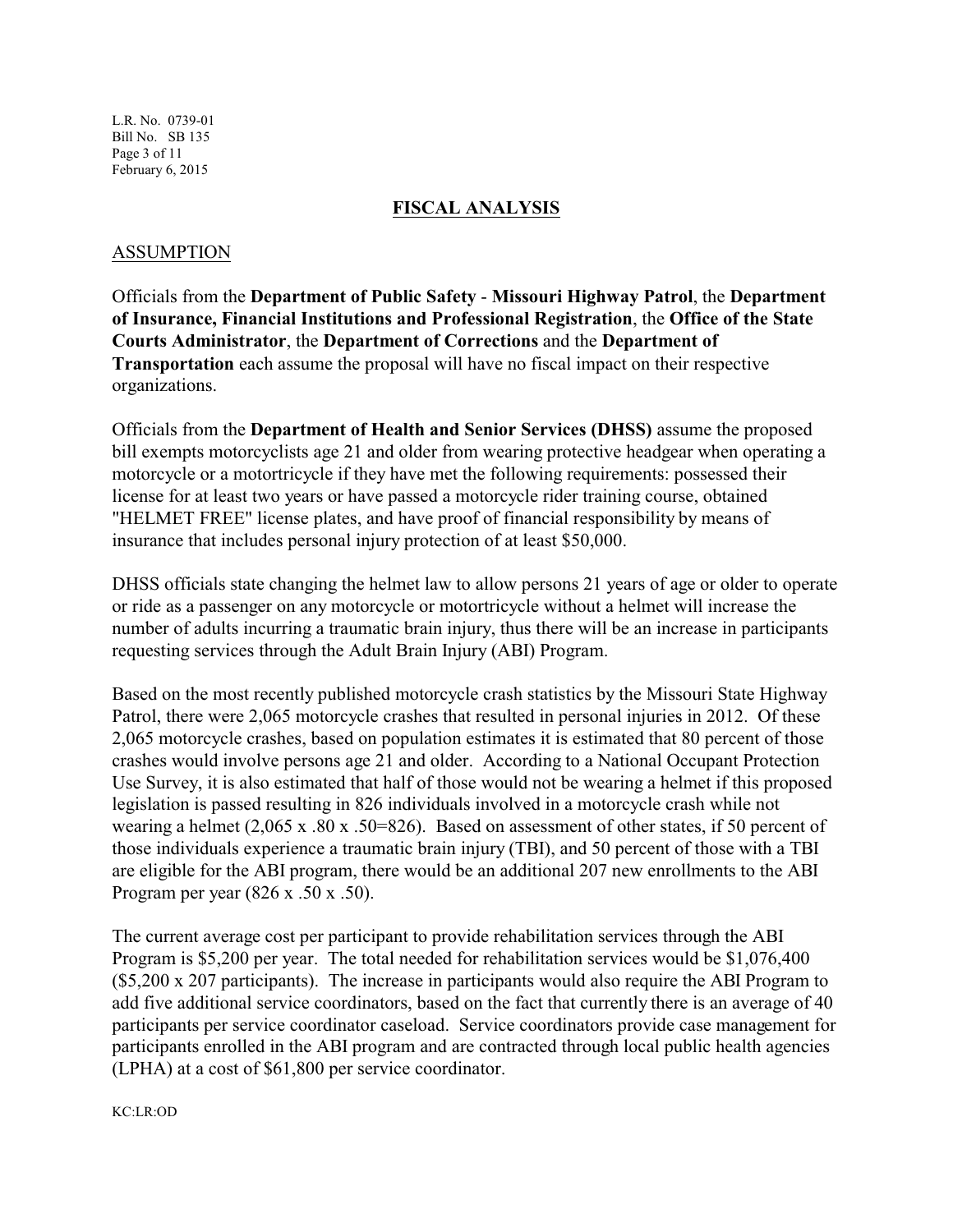L.R. No. 0739-01 Bill No. SB 135 Page 4 of 11 February 6, 2015

### ASSUMPTION (continued)

The total needed for all five additional service coordinators would be \$309,000 (\$61,800 x 5 service coordinators).

Participation in the ABI Program is subject to available funding and without additional funding any potential new participants will be added to a waiting list for rehabilitation services. Currently, there are 56 Missourians on the ABI Program wait list, with a wait time of over 259 days before rehabilitation services are started through the program. It is clear that additional program participants would result in the ABI Program requesting additional funding for the program. The total needed to cover the costs for the additional participants would be at least \$1,385,400 per year.

Officials from the **Department of Social Services** - **MO HealthNet Division (MHD)** state currently, all users of motorcycles and motortricycles are required to wear protective headgear when the vehicle is in motion. This bill specifies that this provision will not apply to an individual 21 years of age or older, unless he or she has only been issued an instruction permit, provided that they maintain proof of financial responsibility and at least \$50,000 of personal medical insurance.

Officials from the Department of Health and Senior Services (DHSS) and the Department of Mental Health (DMH) stated that their response includes costs that are covered under their respective budgets. Therefore, only those medical costs that are in the Department of Social Services (DSS) budget are reported here.

MHD estimates there will be 20 additional head-injury cases each year if the helmet law is repealed for people age 21 and over. It is estimated that 2 of these cases will be uninsured and require initial hospital care and on-going medical expenses.

The annual cost estimate is based on initial inpatient hospital charges and on-going medical costs. It is assumed the hospital will be reimbursed for the uninsured care by the MO HealthNet program.

The DHSS provided data regarding the initial hospital charges for un-helmeted and helmeted riders. In 2003, the average initial cost for an un-helmeted rider was \$66,850 and \$55,234 for a helmeted rider. The cost was \$11,616 per person higher for an injured un-helmeted rider than for a helmeted rider in 2003. This initial cost was inflated by 5.09% annually from 2003 to arrive at an estimate for 2016 through 2018. This inflationary factor is an average based on Healthcare Cost Review for Hospitals data from FY `03 through FY `15. Therefore, the initial cost is estimated to be \$22,149 in FY `16.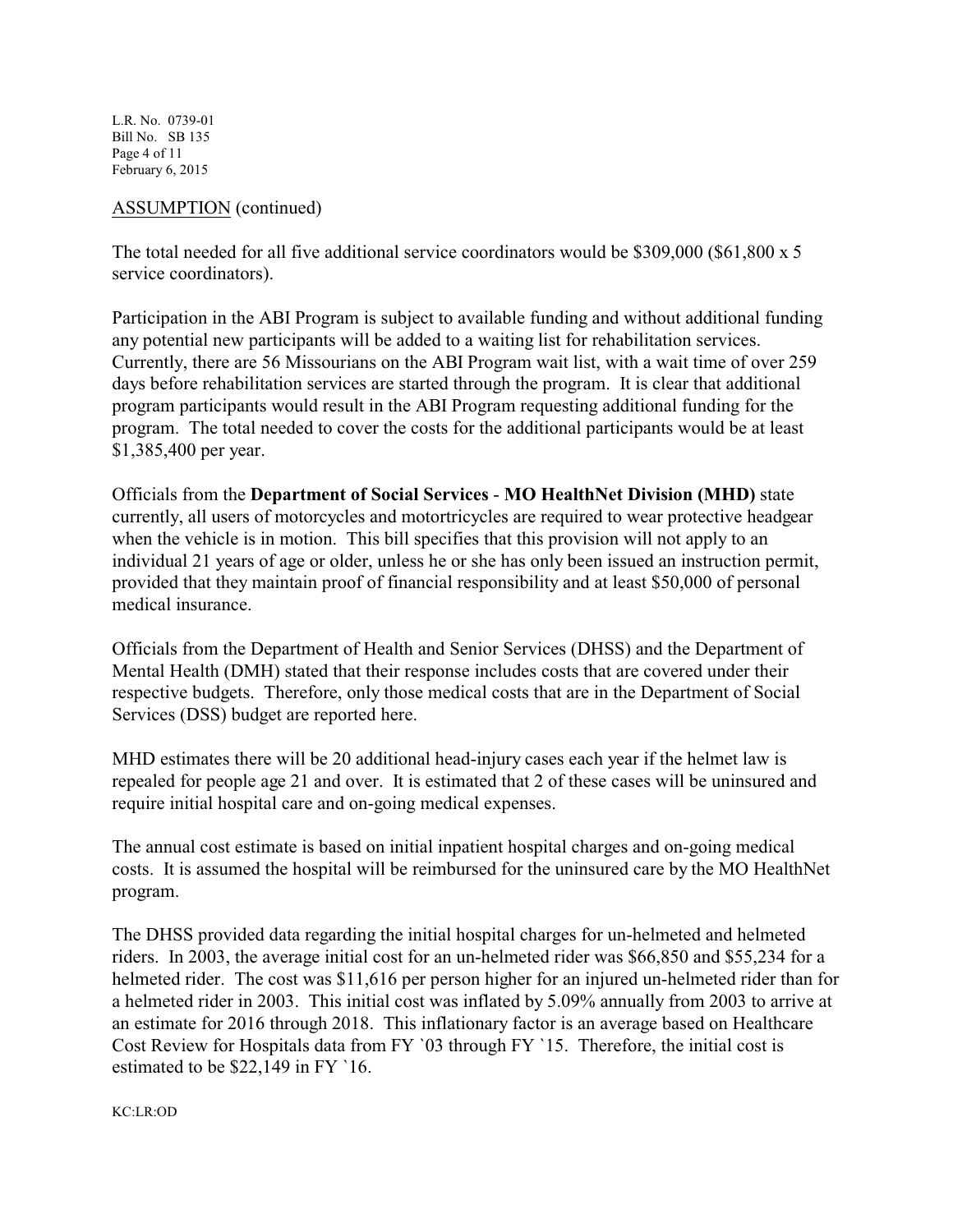L.R. No. 0739-01 Bill No. SB 135 Page 5 of 11 February 6, 2015

## ASSUMPTION (continued)

The average annual cost for on-going medical costs is based on the first three months of FY '15 (July 2014 through September 2014). Nursing facility, hospital, physician, dental, pharmacy, Medicare Part D co-pays, home health and rehab/specialty services are in the on-going cost calculation. The average annual on-going cost was inflated by 1.9%. The on-going cost per person for one full year is \$14,364 (\$1,197 x 12 months).

## FY `16

MHD assumes two un-helmeted individuals will be injured due to a motorcycle accident and be eligible or become eligible for MO HealthNet services. The initial hospitalization will be \$22,149 per person (\$22,149 x 2 = \$44,298). The on-going medical costs will be \$14,364 per person for the year. Total annual cost to MHD is \$73,026. For fiscal note purposes, assume a 10-month cost of \$68,238 (\$25,028 GR).

## FY `17

MHD assumes both FY '16 injured people survive, the estimated cost for FY '17 for these people will be a full year (12 month) on-going medical costs but will not include the initial hospitalization costs. In addition, there will be the initial hospitalization cost and on-going medical costs for the two new individuals estimated to be injured in FY `17. Costs are inflated by 5.09% annually. Total cost is \$106,932 (\$39,219 GR).

## FY `18

MHD assumes all FY '16 and all FY '17 injured people survive, the estimated cost for FY '18 for these people will be a full year (12 month) on-going medical cost but will not include the initial hospitalization costs. In addition, there will be the initial hospitalization cost and on-going medical costs for the two new people estimated to be injured in FY `18. Costs are inflated by 5.09% annually. Total cost \$144,100 (\$52,852 GR).

Data from the Missouri State Highway Patrol, United States Census Bureau, Centers for Disease Control, and fiscal data from the Division of Developmental Disabilities were utilized to arrive at an estimated fiscal impact.

Officials from the **Department of Mental Health (DMH)** assumes riders 21 years of age would be in compliance with section 302.026.1 at the time of a motorcycle crash resulting in TBI, and would carry the proposed minimum \$50,000 of first-party insurance coverage. Given the nature of treating TBI in a hospital setting and current inpatient healthcare costs, we assume this amount of coverage would serve to defray an individual's initial medical bills, and would therefore not serve as a mitigating factor for placement in a DMH waiver program.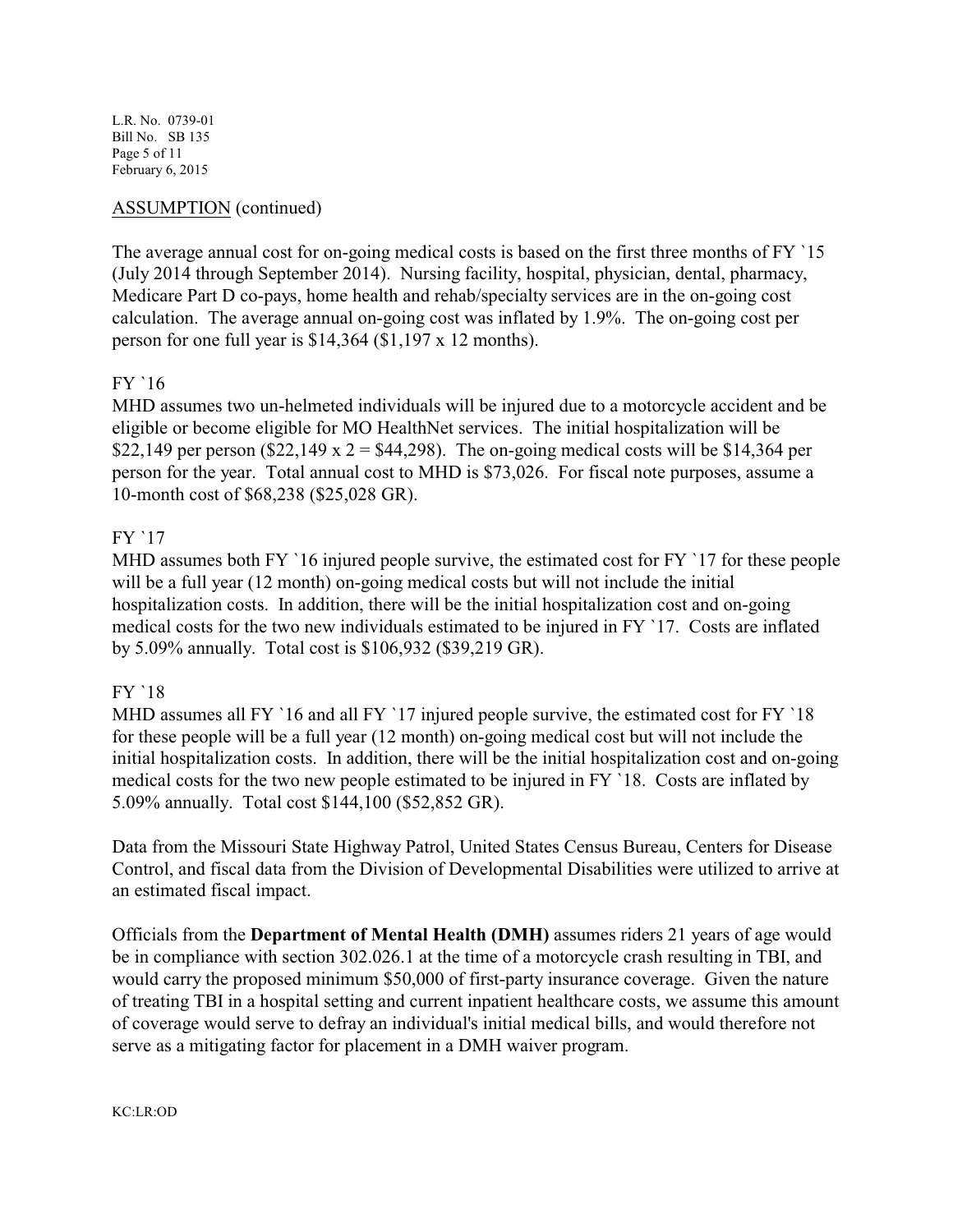L.R. No. 0739-01 Bill No. SB 135 Page 6 of 11 February 6, 2015

## ASSUMPTION (continued)

### Crash Rates

The MO State Highway Patrol reports 1,683 personal injury motorcycle crashes in 2005, injuring 1,978 people. By 2012 those figures had risen to 2,065 and 2,404 respectively (MO State Highway Patrol, 2014). The State's eight-year average for motorcycle crashes between 2005 and 2012 is 1,854 and 2,165 for persons injured (Missouri State Highway Patrol, 2014). In 2011 and 2012, the number of crashes increased 9% over each preceding year.

DMH officials state based on available data, projections indicate Missouri will have experienced an average of 2,120 motorcycle crash injuries per year between 2015 and 2019.

### State Demographics

The United States Census Bureau estimates that in 2013 the percentage of persons aged 21 years old residing in Missouri comprised 1% of the total state population, or 89,781 persons out of 6,044,171 (US Census Bureau, 2014).

### Head Injury Rate of Occurrence

The federal Centers for Disease Control (CDC) reports an incidence rate for head injury requiring hospitalization of 81.2 per 100,000 people aged 16 to 22 (Centers for Disease Control, 2014). Comparing this data to the census data previously discussed yields an estimate of 73 persons aged 16 to 22 per year in Missouri who will experience a head injury requiring hospitalization (persons aged 21 in MO / CDC unit of measurement x CDC incidence rate)

Developmental Disabilities (DD) Community Placements & Cost Estimate In 2014, the Division of DD admitted 64 individuals with head injuries.

DD estimates an average cost per day of \$300 (\$109,500/yr.) for community placement services. The state share of that cost in FY 2015 is \$40,411 (\$109,500 x 36.905% state share = \$40,411).

### Estimated Annual Fiscal Impact

Assuming this bill becomes law in August 2015, and a 15% rate of TBI incidence for motorcycle crashes each year between 2015 and 2019 for individuals aged 21 in Missouri, a total of 15 additional individuals or 3 people per year could become eligible for DD waiver services and Department of Behavior Health services.

Utilizing the Division of DD's cost estimates for FY 2015, this represents an increased cost to the DMH of \$121,233 of general revenue per year (\$40,411 x  $3 = $121,233$ ).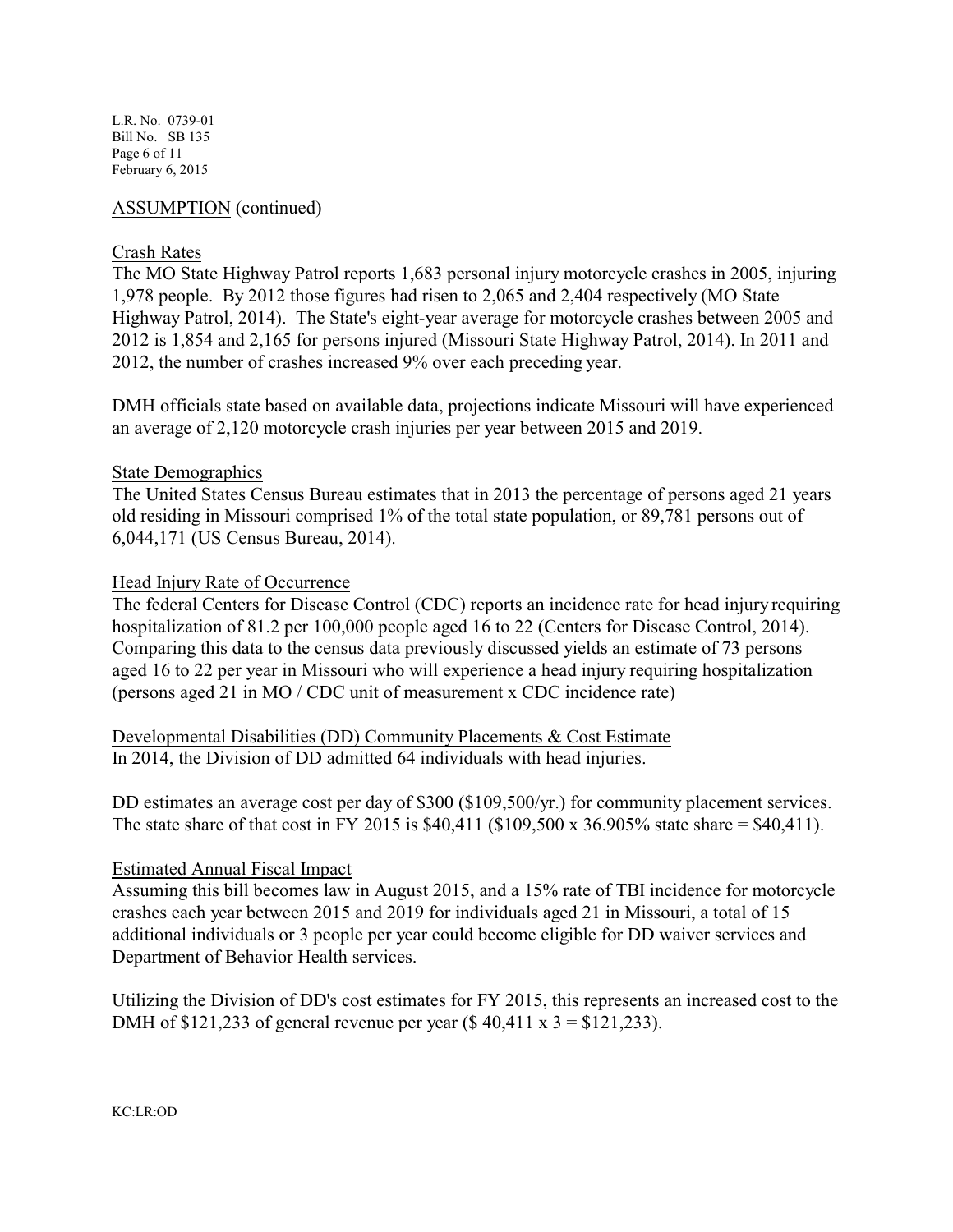L.R. No. 0739-01 Bill No. SB 135 Page 7 of 11 February 6, 2015

## ASSUMPTION (continued)

Officials from the **Department of Revenue (DOR)** assume this proposal allows any qualified motorcycle operator to operate a motorcycle or motortricycle upon any highway of this state without wearing protective headgear fastened upon his or her head if the qualified motorcycle operator has first-party insurance coverage and licenses his or her motorcycle or motortricycle with distinctive license plates.

It also provides that any such person shall apply for the special license plates on a form provided by the director and furnish such proof to the director as required under this proposal.

The license plates required under this proposal shall contain the words "HELMET FREE" in place of the words "SHOW-ME STATE". The plates will cost the applicant an additional \$15 which is the standard fee for the issuance of specialty license plates.

## *Administrative Cost*

The following procedures will need to be implemented for the changes in this proposal:

- Procedures will need to be revised by a Management Analyst Specialist I requiring 40 hours at a cost of \$840 in FY `16.
- The Application for Military Personalized License Plates (DOR-4601) will need to be revised to include a new plate type. This will require 40 hours for a Management Analyst Specialist I, at a cost of \$840 in FY `16.
- The Department's web site will need to be updated to include the new plate type. This will require 10 hours of overtime for an Administrative Analyst III, at a cost of \$230 in FY `16.
- The Department would incur 20 overtime hours for a Revenue Processing Tech II to work with military personnel on the design of the plate and finalizing the design at a cost of \$450 in FY `16.
- The Department would incur 112 hours of programming the new speciality plate type and facilitate the process through the Titling and Registration Internet Processing System at a cost of \$8,424 in FY `16.

In summary, DOR assumes an cost of  $$10,784$  ( $$840 + $840 + $230 + $450 + $8,424$ ) in FY 2016 to provide for the implementation of the administrative changes in this proposal.

KC:LR:OD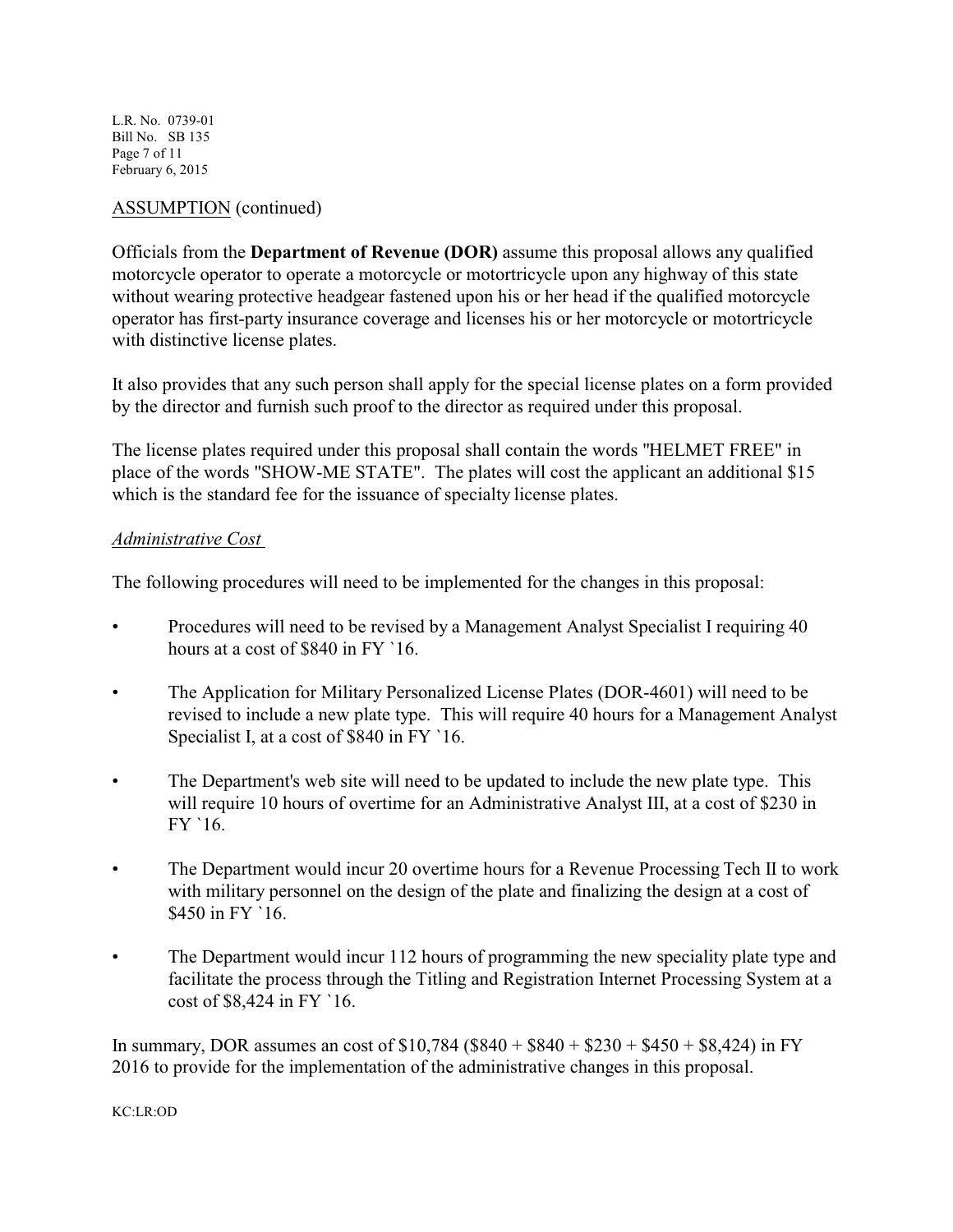L.R. No. 0739-01 Bill No. SB 135 Page 8 of 11 February 6, 2015

## ASSUMPTION (continued)

## *Set-up, Mailing* & *Plate Manufacturing Cost:*

## Set-up:

The Department is charged \$215 for the initial set-up of a new specialty plate for passenger, truck, RV, disabled and motorcycle plates. This is a one-time fee that will be charged upon passage of this bill in FY `16.

## Mailing:

DOR officials state the Department will stock each office with 20 plates. There are 182 license offices in the state of Missouri.

It currently costs the Department, on average, \$5.55 to ship a box of 20 individual plates to license offices once they have completed the manufacturing process through Missouri Vocational Enterprises (MVE).

• DOR assumes the mailing cost will be \$1,010 in FY `16 and \$505 in FY `17 and `18.

Note: \$5.55 is an average cost, as the cost may decrease or increase based on the weight of the package, the area to which it is being sent, and how many boxes are being sent at one time.

### *Plate Manufacturing:*

DOR also pays \$3.50 per flat plate (all specialty and personalized license plates are flat plates). The cost of the plate is taken from Highway Funds. Therefore, DOR assumes a cost to the Highway Fund of \$12,740 (20 applicants x \$3.50 per plate x 182 license offices - all at 10 months of the first year because of the August 28, 2016 effective date) in FY 2016. DOR assumes some offices will run out of license plates by the following fiscal year; therefore the DOR estimates half of the offices will request 20 additional plate at a cost of \$6,370 in FY 2017 and FY 2018.

This proposal may require the Department to manually verify through the drivers license records that an applicant is "qualified motorcycle operator" as defined in subsection 5, which may result in an additional FTE being requested. This may be alleviated if the applicant provides a copy of his or her motorcycle operator's license with the application.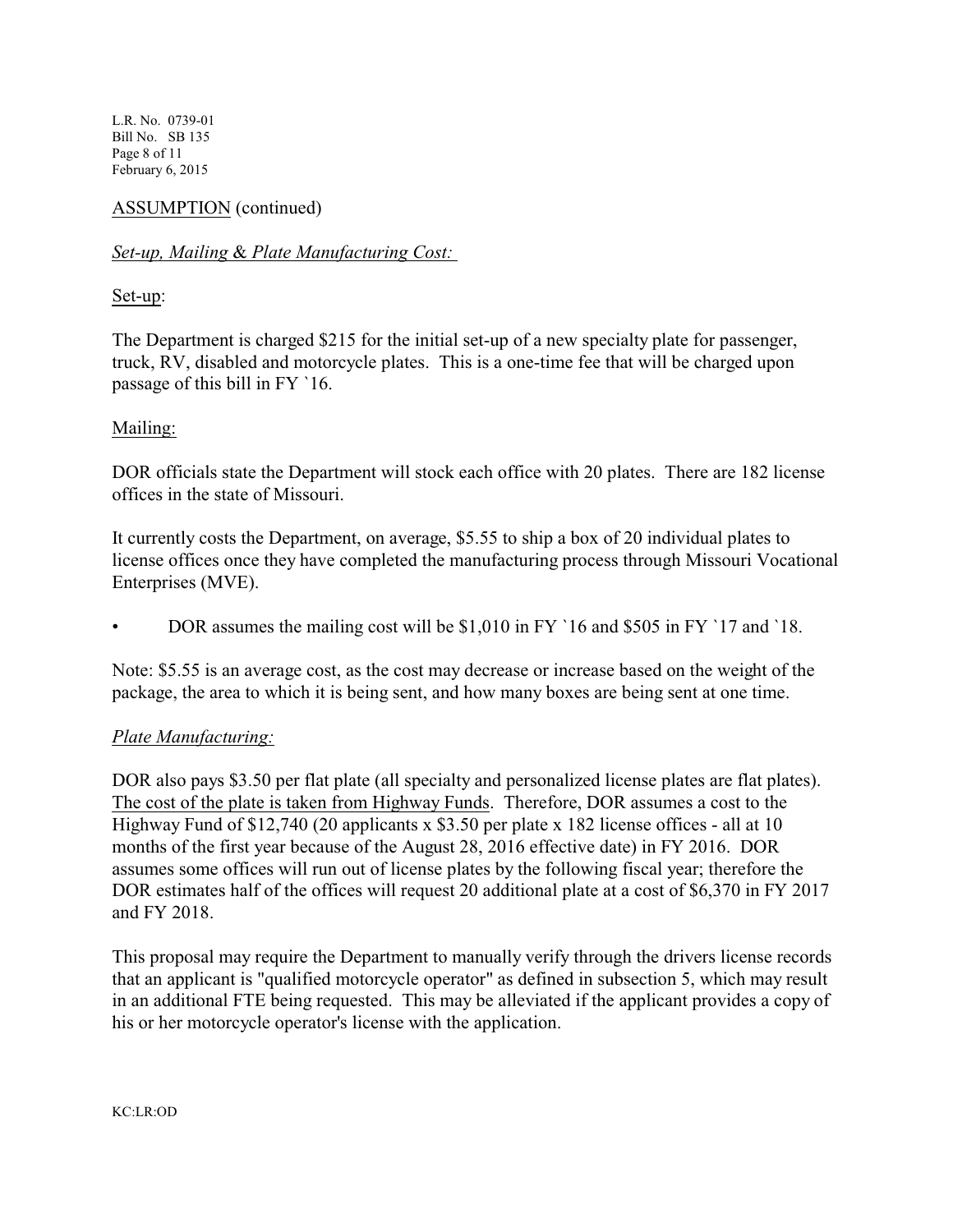L.R. No. 0739-01 Bill No. SB 135 Page 9 of 11 February 6, 2015

### ASSUMPTION (continued)

In summary, DOR assumes a cost of  $$24,749$  ( $$10,784 + $215 + $1,010 + $12,740$ ) in FY 16,  $$6,875$  (\$505 + \$6,370) in FY '17 and \$6,875 (\$505 + \$6,370) in FY '18 to provide for personnel changes, set-up, mailing and plate manufacturing cost.

### *Revenue Impact*

Assuming 200 would apply for this plate each year there would be an increase in revenue from the \$15 specialty plate fee of \$2,500 in FY `16 (10 months) and \$3,000 in FY `17 and FY `18 to the General Revenue Fund.

**Oversight** assumes some people 18 and over could choose not to wear protective headgear as a result of this proposal. Accordingly, there may be an increase in injuries or the severity of injuries to motorcyclists not wearing protective headgear which may **indirectly** result in increased costs to the state. Oversight assumes no **direct** fiscal impact to state and local governments from the protective headgear exemption.

Since it is unknown how many applications will be received for this plate, Oversight will use DOR estimate of 200 applications per year. This would result in fees of \$2,500 in 2016 and \$3,000 in FY 2017 and 2018 into the General Revenue Fund and plate cost of \$12,740 (20 applicants x \$3.50 per plate x 182 license offices - all at 10 months) in and \$6,370 in FY 2017 and FY 2018. Oversight considers these amounts to be 'Minimal'.

Oversight will estimate a minimal increase in revenue to the General Revenue Fund generated from the \$15 specialty plate fee. Oversight will also estimate a minimal cost for the set-up and processing of specialty license plates to the General Revenue Fund and to the Highway Fund. Oversight assumes the revenue into the General Revenue Fund will at least cover the estimated costs from the proposal, resulting in a positive "Minimal" estimated net effect to the General Revenue Fund.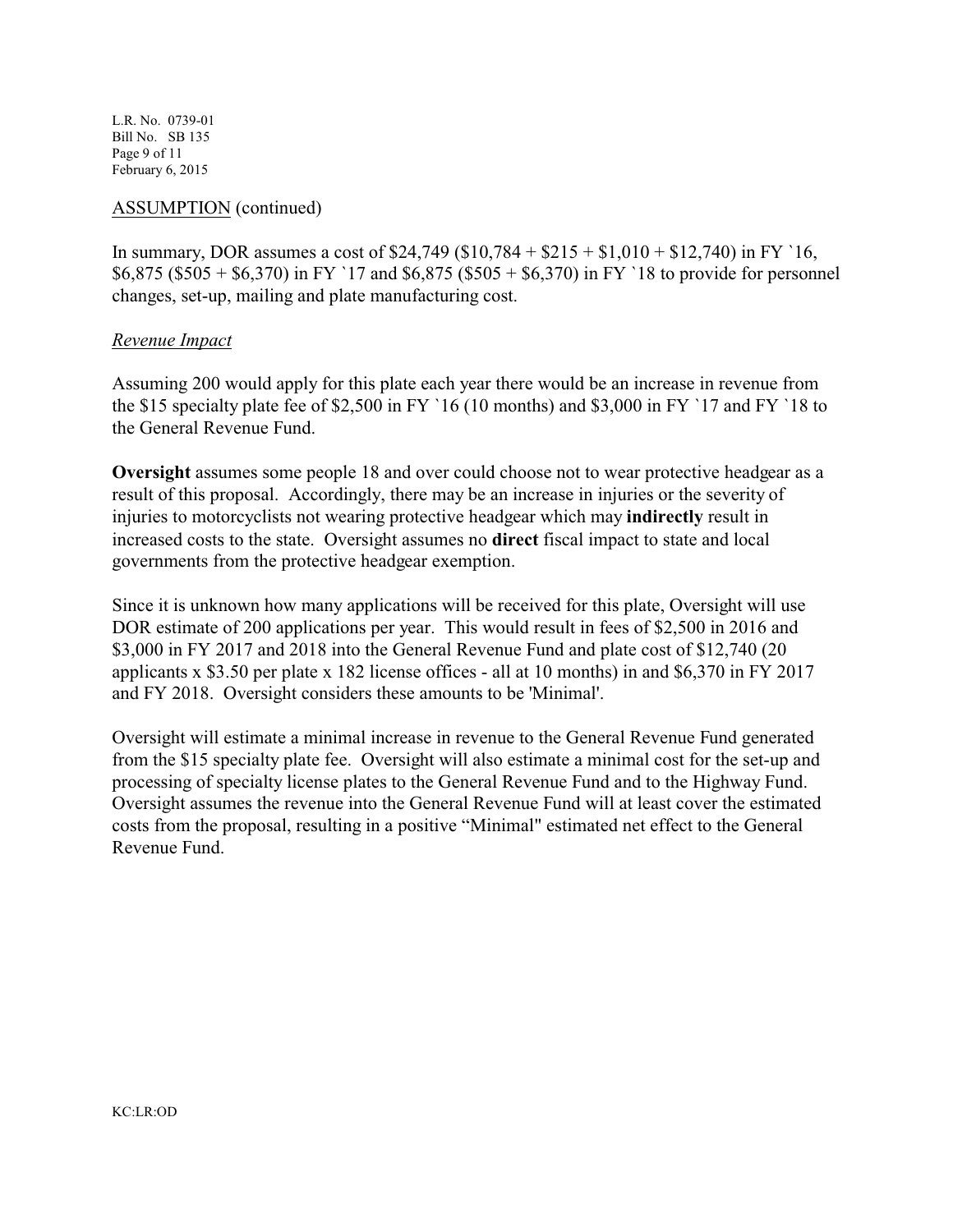L.R. No. 0739-01 Bill No. SB 135 Page 10 of 11 February 6, 2015

| FISCAL IMPACT - State Government                           | FY 2016<br>$(10 \text{ Mo.})$ | FY 2017        | FY 2018        |
|------------------------------------------------------------|-------------------------------|----------------|----------------|
| <b>GENERAL REVENUE</b>                                     |                               |                |                |
| Revenue - DOR<br>Specialty plate fees (\$15 per applicant) | Minimal                       | Minimal        | Minimal        |
| Cost - DOR<br>Processing costs for specialty plates        | (Minimal)                     | (Minimal)      | (Minimal)      |
| <b>ESTIMATED NET EFFECT ON</b><br><b>GENERAL REVENUE</b>   | <b>Minimal</b>                | <b>Minimal</b> | <b>Minimal</b> |
| <b>HIGHWAY FUND</b>                                        |                               |                |                |
| Cost - DOR<br>Manufacturing Cost (\$3.50 per plate)        | (Minimal)                     | (Minimal)      | (Minimal)      |
| <b>ESTIMATED NET EFFECT ON</b><br><b>HIGHWAY FUND</b>      | (Minimal)                     | (Minimal)      | (Minimal)      |
|                                                            |                               |                |                |
| FISCAL IMPACT - Local Government                           | FY 2016<br>$(10 \text{ Mo.})$ | FY 2017        | FY 2018        |
|                                                            | \$0                           | \$0            | \$0            |

# FISCAL IMPACT - Small Business

No direct fiscal impact to small businesses would be expected as a result of this proposal.

## FISCAL DESCRIPTION

Currently, all users of motorcycles and motortricycles are required to wear protective headgear when the vehicle is in motion. This act allows qualified motorcycle operators to operate motorcycles and motortricycles without protective headgear if the operator has first-party insurance coverage and possesses distinctive license plates as described in the act.